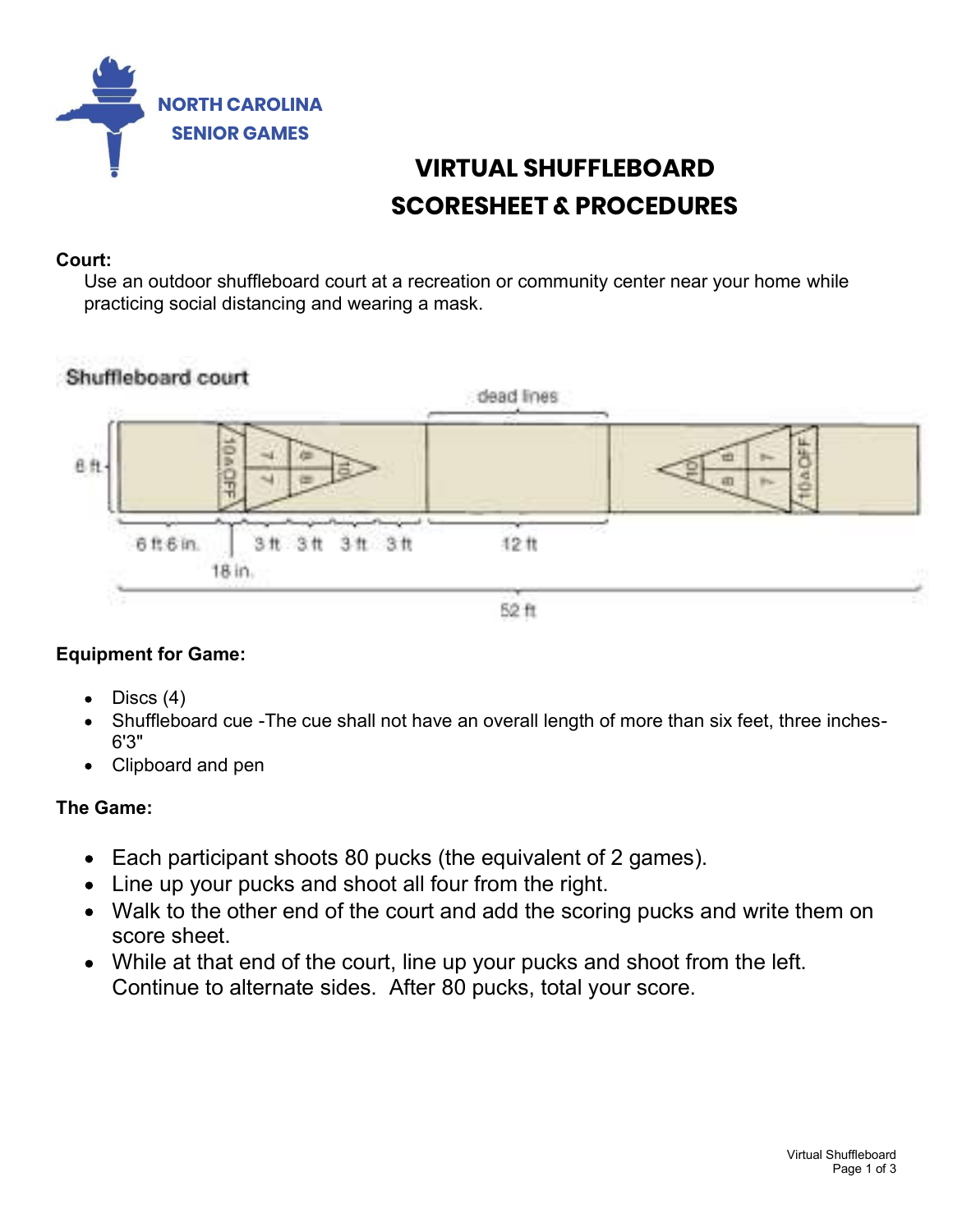# VIRTUAL SHUFFLEBOARD

#### **Penalties**

- Players shall place their four (4) discs within and not touching lines of their respective half of 10-Off area. PENALTY-5 off. Penalty not applied to a player until he/she has played a disc.
- DISC TOUCHING LINES: It is common practice with players to jockey or slide the playing disc backward and forward to see if there is sand which might interfere with disc sliding evenly. NO PENALTY is to be called on this practice if lines are touched or crossed while jockeying. Disc in motion may cross outside diagonal line. No penalty inflicted if disc being played STARTED in clear should touch or cross separation triangle.
- Players shall not step on or over baseline of court, or extension of baseline, except to gather and place their discs. PENALTY - 5 off for this offense when not in the act of executing a shot.
- Players must not touch a foot, hand, knee, or any other part of their body to the court on or over the baseline or extension of the baseline at any time while executing a shot. PENALTY- $10 \text{ off}$
- Any disc that stops short of the farthest dead line is a dead disc and shall be removed before further play. If a disc is touching that line, it is in play.
- A disc or discs returning or remaining on the court after having struck any object other than a live disc, shall be removed before further play. It is called a dead disc.
- If a dead disc moves or displaces a live disc, the players shall be credited with the scoring of all discs, plus or minus, that were scored before the violation occurred, and that half round played over, unless it was the result of the last disc (8th) played in the half round, then the half round will not be played over, and the players shall be credited with all the discs scored, plus or minus, which were scored before the shooting of the last disc of the half round. This rule applies only to a disc which has been shot on the player's own court. The player shooting the offending disc is also given a 10 off penalty.
- A disc which stops just beyond farthest baseline shall be removed at least eight (8) inches back from baseline.
- A disc which is more than halfway over side of court, or which rests or leans on edge, shall be immediately removed.

#### Scoring

- es<br>Page 2<br>Page 2 of 3<br>Page 2 of 3<br>Page 2 of 3 SCORE ALL discs on court within and not touching lines; separation triangle in 10-off area is not considered. If a disc is touching any THICK lines, which are around the edges, it does not count. The THIN lines in the middle are only there to separate the two sides when shooting from a particular end and do not exist when shooting toward them.
- JUDGING A DISC: When judging a disc in relation to lines, look DIRECTLY DOWN.
- A MOUNTED DISC, or disc resting on top of disc, happens sometimes when players use excessive force in shooting. Each disc shall be judged separately according to scoring rules.